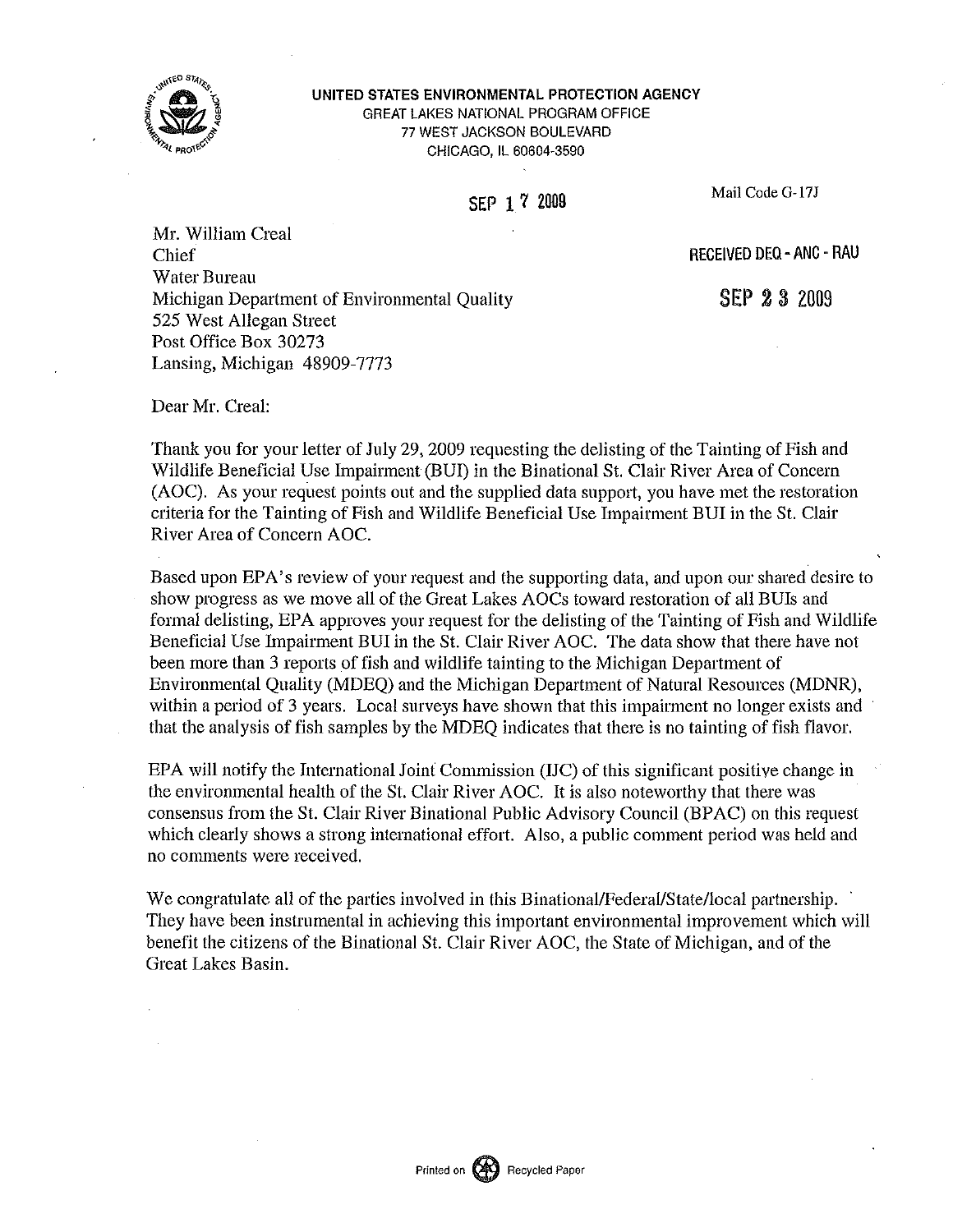We look forward to the continuation of this important and productive relationship with the MDEQ and the local coordinating committees as we work together to fully restore all of Michigan's AOCs.

If I or my staff can be of further service to you, please do not hesitate to contact us.

Sincerely ""JL

Gary V. Gulezian Director

cc:

Mr. James K. Cleland, MDEQ Ms. Diana Klemans, MDEQ Mr. Richard Hobrla, MDEQ vMS. Christine Aiello, MDEQ Ms. Janice Littlefield, U.S. Co-Chair, BPAC Ms. Karen Vigmostad, Director, Great Lakes Regional Office, IJC Ms. Rosanne Ellison, AOC Liaison, USEPA-GLNPO Mr. John Perrecone, RAP Coordinator, USEPA-GLNPO Mr. Pete Christich, USEPA-Office of Intemational Activities Mr. Michael Goffin, Environment Canada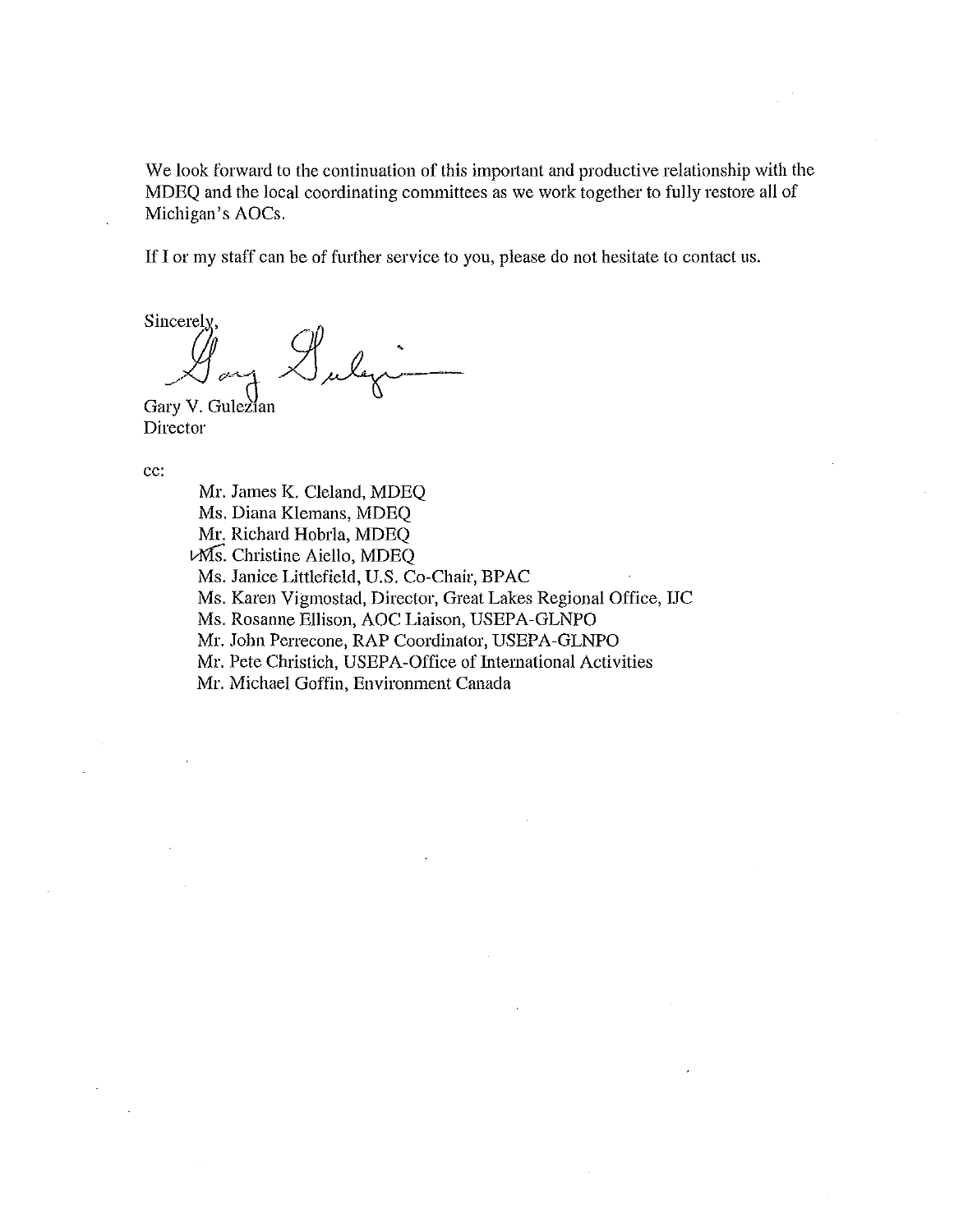



**JENNIFER M. GRANHOLM** GOVERNOR

July 29, 2009

Mr. Gary Gulezian, Director Great Lakes National Program Office United States Environmental Protection Agency Region 5 77 West Jackson Boulevard (G-17J) Chicago, Illinois 60604-3507

Dear Mr. Gulezian:

The purpose of this letter is to request the United States Environmental Protection Agency (USEPA), Great Lakes National Program Office's (GLNPO), concurrence with the removal of the Tainting of Fish and Wildlife Beneficial Use Impairment (BUI) from the St. Clair River Area of Concern (AOC). The Michigan Department of Environmental Quality (MDEQ) has assessed the status of this BUI in accordance with the state's *Guidance for Delisting Michigan's Great Lakes Areas of Concern*, and recommends that the BUI be removed from the list of impairments in the St. Clair River AOC.

Enclosed please find documentation to support this recommendation, including the BUI removal Briefing Paper prepared by the MDEQ's technical staff, and the letter from the St. Clair River Binational Public Advisory Council, dated March 27, 2009, supporting removal of the BUI.

We value our continuing partnership in the AOC Program and look forward to working with the USEPA, GLNPO, in the removal of BUIs and the delisting of AOCs. If you need further information concerning this request, please contact Ms. Christine Aiello, Aquatic Nuisance Control and Remedial Action Unit, Surface Water Assessment Section, Water Bureau, at 517-241-7504, or you may contact me.

Sincerely,

William Creal, Chief Water Bureau 517-335-4176

**Enclosures** 

cc/enc: Ms. Rose Ellison, USEPA Mr. John Perrecone, USEPA Mr. James K. Cleland, MDEQ Ms. Diana Klemans, MDEQ Mr. Richard Hobrla, MDEQ Ms. Christine Aiello, MDEQ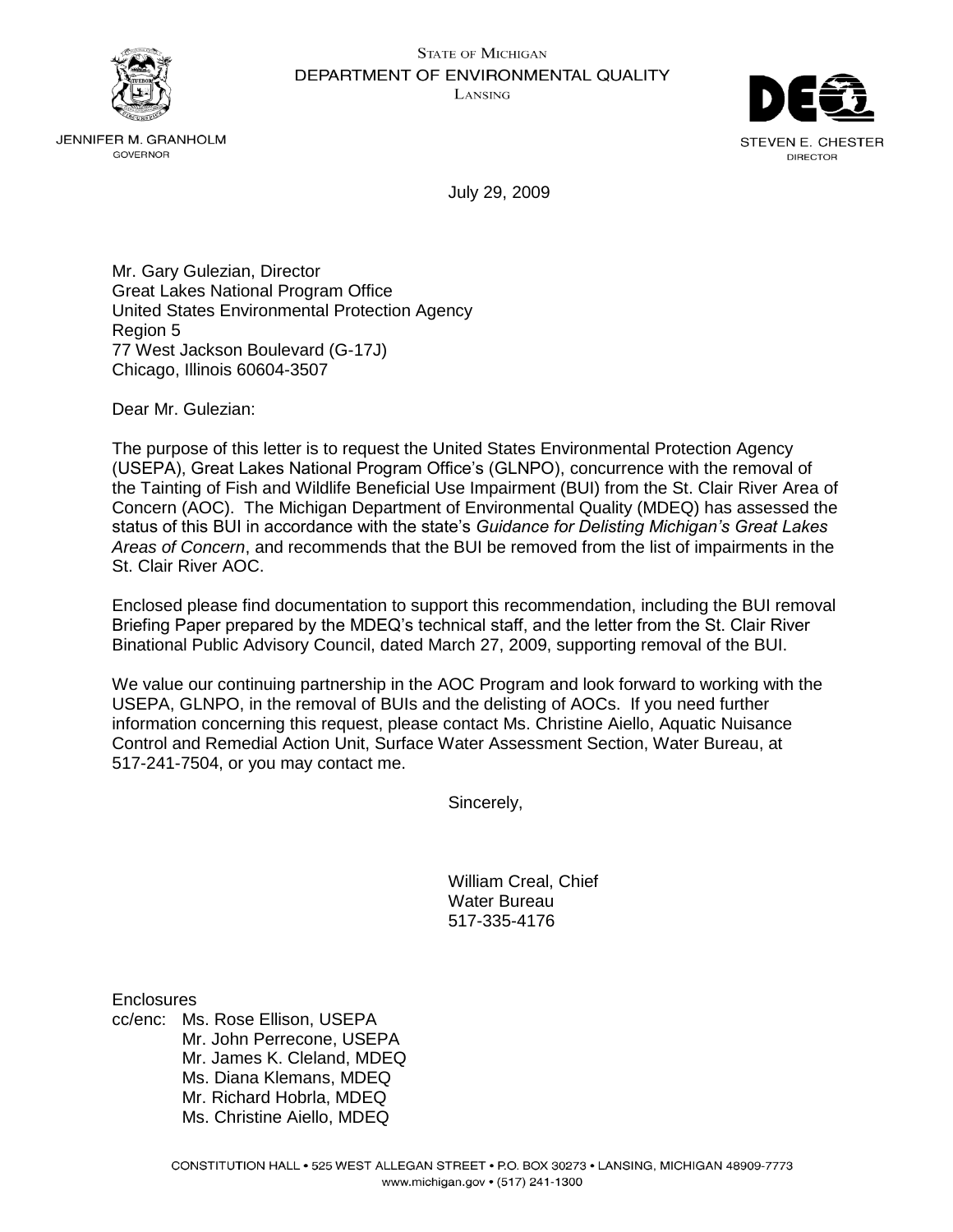# **BRIEFING PAPER REMOVAL OF THE TAINTING OF FISH AND WILDLIFE FLAVOR BENEFICIAL USE IMPAIRMENT IN THE ST. CLAIR RIVER AREA OF CONCERN**

## Request

Based upon Remedial Action Plan (RAP) documentation review, consultation with agency staff, Technical Committee review, and public input, the Michigan Department of Environmental Quality (MDEQ), Area of Concern (AOC) Program, requests approval of its recommendation to remove the Tainting of Fish and Wildlife Flavor Beneficial Use Impairment (BUI) from the St. Clair River AOC. This request is being made in accordance with the process and criteria outlined in the *Guidance for Delisting Michigan's Great Lakes Areas of Concern* (Guidance), (MDEQ, 2008).

#### Background

The physical boundary of the St. Clair River AOC is defined as the entire river from the Blue Water Bridge to the southern tip of Seaway Island, west to St. John's Marsh, and east to include the north shore of Mitchell's Bay on Lake St. Clair in Ontario. Anchor Bay of Lake St. Clair is not included within the AOC.

The St. Clair River AOC has 10 BUIs, as identified in the 1991 Stage 1 St. Clair River RAP (Ontario Ministry of the Environment [OMOE] and the Michigan Department of Natural Resources [MDNR], 1991). These BUIs are listed here:

- 1. Restrictions on Fish and Wildlife Consumption
- 2. Tainting of Fish and Wildlife Flavor
- 3. Bird or Animal Deformities or Reproductive Problems
- 4. Degradation of Benthos
- 5. Restrictions on Dredging Activities
- 6. Restrictions on Drinking Water Consumption or Taste and Odor Problems
- 7. Beach Closings
- 8. Degradation of Aesthetics
- 9. Added Costs to Agriculture or Industry
- 10. Loss of Fish and Wildlife Habitat

In both the 1991 Stage 1 and the 1995 Stage 2 St. Clair River RAP (OMOE and MDNR, 1995), the status of the Tainting of Fish and Wildlife Flavor BUI was designated, binationally, as "requiring further assessment on a site-specific basis." This status determination was based on anecdotal reports of fish and wildlife tainting received from Walpole Island First Nation. By the time the MDEQ began development of the Guidance, Michigan had decided it would henceforth classify BUIs in only one of two ways: either "impaired" or "not impaired." So for BUIs that previously had been designated as "requiring further assessment…," the MDEQ elected, for purposes of applying the Guidance, to consider those BUIs as "impaired." Canada, in contrast, continued to recognize the intermediate BUI status.

On March 28, 2007, the St. Clair River Binational Public Advisory Council (BPAC) voted to accept the criteria for nonhabitat BUI assessment and removal presented in the Guidance. The request to remove the BUI on the United States side of the AOC originated from the OMOE on March 10, 2009 (see e-mail attached). That request received the support of the BPAC on March 27, 2009 (see letter attached).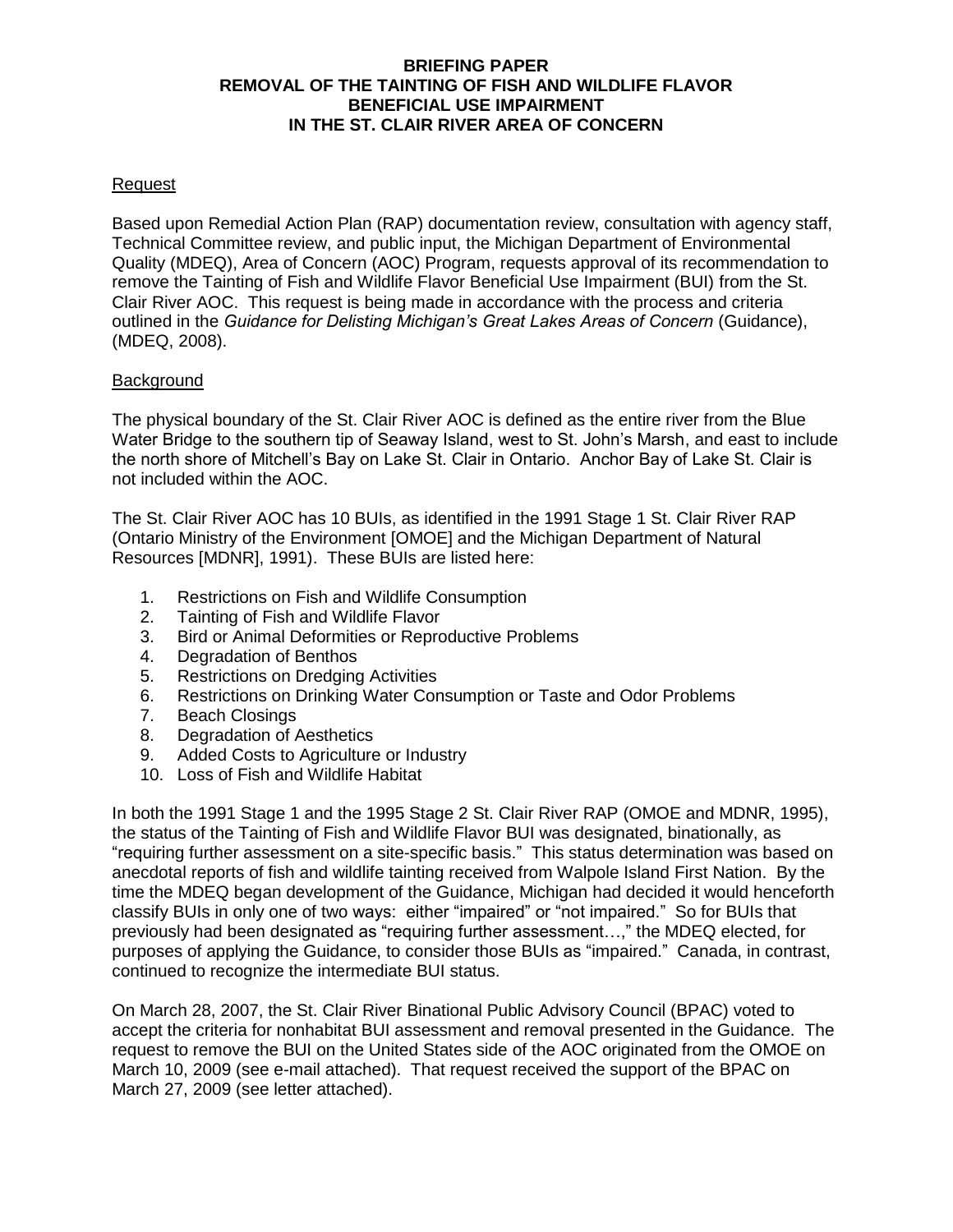Briefing Paper Removal of the Tainting of Fish and Wildlife Flavor BUI in the St. Clair River AOC Page 2

The Guidance states that the Tainting of Fish and Wildlife Flavor BUI will be considered restored when:

• No more than three reports of fish tainting have been made to the MDNR or MDEQ for a period of three years.

OR, if there have been reports of tainting:

 A one-time analysis of representative fish species in an AOC in accordance with MDEQ, Water Bureau (WB), Surface Water Assessment Section (SWAS), Procedure No. 55, Fish Taste and Odor Studies, indicates that there is no tainting of fish flavor.

The Guidance also states that the Tainting of Fish and Wildlife Flavor BUI is due entirely to fish tainting in all three of Michigan's AOCs that have this listing (i.e., the Detroit River, Saginaw River/Bay, and the St. Clair River). This is incorrect for the St. Clair River AOC, which acquired the Tainting of Fish and Wildlife Flavor BUI in part due to anecdotal reports received from Walpole Island First Nation of tainted muskrat meat.

# Summary of Remedial Actions or Source Controls Implemented That Address the BUI

Again, the Tainting of Fish and Wildlife Flavor BUI was never actually designated as impaired within the St. Clair River AOC. Nevertheless, numerous measures have been implemented within the AOC that address the recommended point and nonpoint source actions detailed in the 1995 Stage 2 St. Clair River RAP, and many of these have undoubtedly played a beneficial role with respect to the Tainting of Fish and Wildlife Flavor BUI. These actions include reduced air emissions; significant upgrades to industrial and wastewater treatment facilities; sophisticated monitoring systems; Environmental Management Systems; installation of River Separation Programs; improved control over process water; ecological restoration of public and private lands through planting of native species; the purchase of degraded and natural habitats by public agencies; and improvements to tributaries via naturalization and bank stabilization.

# Assessment of Restoration

Assessment of this BUI began in 1995 with a controlled olfactory sensory evaluation of tainting in walleye (Myllyoja and Johnson, 1995). Results of the study showed no difference in tainting between fish caught from within the AOC compared with fish caught upstream of the AOC. In 1996-1997, a survey of wildlife tainting was also conducted (Dawson, 2000). Of the 106 respondents to this survey, none reported tainting.

More recently, the St. Clair River Canadian RAP Implementation Committee (CRIC) developed a comprehensive survey of fish tainting to further assess this BUI (Mayne et al., 2008). This survey was conducted in 2007-2008 and sought input from members of the general public representing consumptive users of the resource, especially anglers and the Walpole Island and Aamjiwnaang First Nations. A total of 198 responses were received through this survey. Of these, 75 percent of the respondents were from Canada, 7 percent from the United States, 10 percent from Walpole Island First Nation, and 8 percent from Aamjiwnaang First Nation. When asked to comment on specific tastes and odors experienced during the preceding three years, the survey results showed that only two respondents identified the taste of fish from the St. Clair River as poor, and only three respondents identified the smell of fish from the St. Clair River as poor.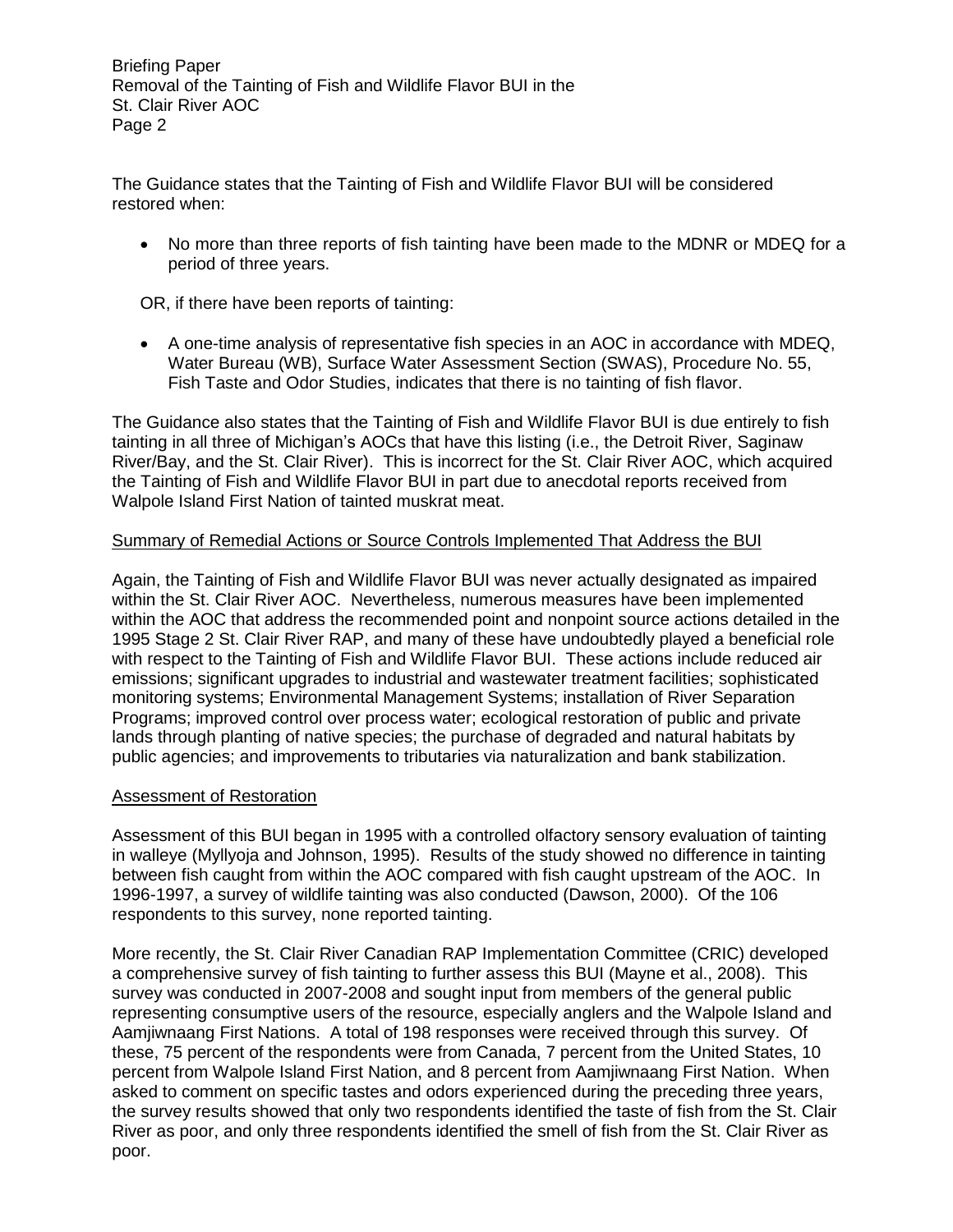Briefing Paper Removal of the Tainting of Fish and Wildlife Flavor BUI in the St. Clair River AOC Page 3

Based on the results of these assessments, CRIC recommended that the Tainting of Fish and Wildlife Flavor BUI be redesignated, on the Canadian side of the AOC, as "not impaired." This recommendation was made to, and received the full support of, the St. Clair River BPAC on December 4, 2008, and the Four Party Managers on January 12, 2009. In fact, the BPAC fully supported redesignation of the BUI to "not impaired" on both the Canadian and the United States sides of the AOC based on the results of these three assessments.

The MDEQ then convened a Technical Committee to review this recommendation for BUI removal. This Technical Committee was comprised of Robert Haas, Fisheries Division, MDNR; Greg Brown, Division of Environmental Health, St. Clair County Health Department; Ernie Kafcas, Wildlife Division, MDNR; Judy Ogden, Blue Water Sport Fishing Association and the St. Clair River BPAC; Janice Littlefield, St. Clair River BPAC; Ted Briggs, OMOE; Rose Ellison, Great Lakes National Program Office, United States Environmental Protection Agency; and Joe Bohr and Christine Aiello, SWAS, WB, MDEQ.

The Technical Committee concluded that the Tainting of Fish and Wildlife BUI has been restored within the St. Clair River AOC. This conclusion is based on the following:

- 1. The determination, made by MDNR and MDEQ staff, that no complaints of fish or wildlife tainting have been received for the St. Clair River within the past three years.
- 2. The results of the surveys conducted in 1996-1997 and 2007-2008, and the determination, made by MDEQ staff, that these survey results satisfy the first tier of Michigan's criteria for demonstrating restoration of the Tainting of Fish and Wildlife Flavor BUI.
- 3. The results of the 1995 controlled olfactory sensory evaluation of tainting in walleye; and the determination, made by MDEQ staff, that the methodology used in the evaluation was functionally equivalent to that of SWAS Procedure No. 55 and that it thereby satisfies the second tier of Michigan's criteria for demonstrating restoration of the Tainting of Fish and Wildlife Flavor BUI.

Finally, a public comment period was provided, beginning May 11, 2009 and ending June 11, 2009, to allow the public the opportunity to review and comment on this BUI removal recommendation. No comments were received during this public comment period.

#### Recommendation

MDEQ, AOC Program, staff request approval of its recommendation to remove the Tainting of Fish and Wildlife Flavor BUI on the United States side of the St. Clair River AOC.

Prepared by: Christine Aiello, Senior Environmental Quality Analyst Aquatic Nuisance Control and Remedial Action Unit Surface Water Assessment Section Water Bureau Michigan Department of Environmental Quality July 21, 2009